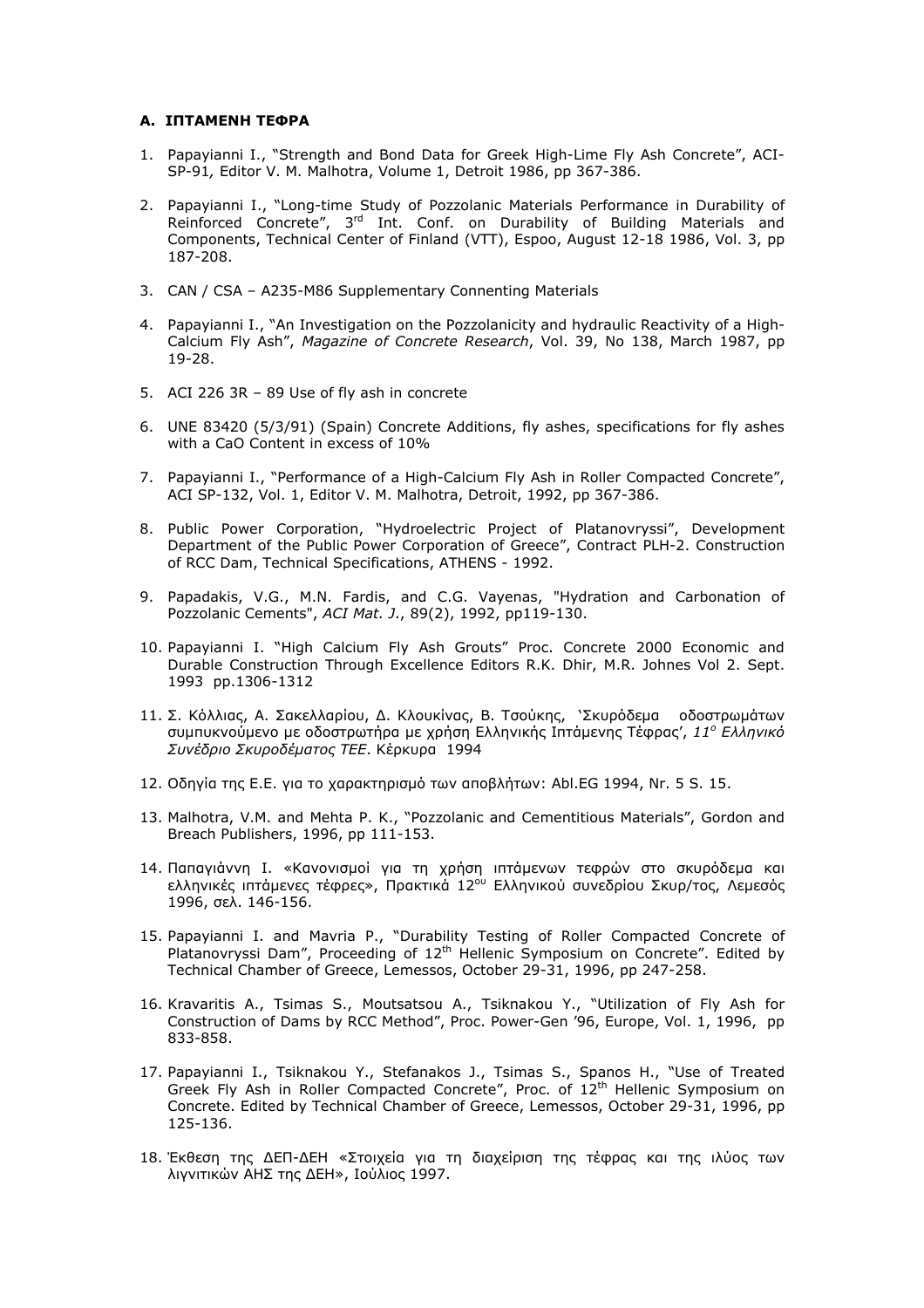- 19. Τσίμας Σ., «Αναξιοποίητη μένει η ιπτάμενη τέφρα», *Οικονομικός Ταχυδρόμος*, Φ21 (2246), 1997, σ.56-9.
- 20. Papayianni I., "Cooperation of Cement-Fly Ash System in High-Paste Roller Compacted Concrete", Proc. of  $10^{th}$  Int. Congress on the Chemistry of Cement, Gotenburg, Sweden, June 2-6, 1997, Vol. 3, Bii086, 4pp
- 21. Τσίμας Σ., "Ελληνική Τέφρα Α.Ε. Γιατί όχι? ή η τελευταία ευκαιρία της ιπτάμενης τέφρας", Πρακτικά διημερίδας για τις προοπτικές των Ελληνικών Ιπταμένων τεφρών, Κοζάνη, (1997), Τόμος Ι, σ 31-35.
- 22. Τσίμας Σ., Μουτσάτσου-Τσίμα Α., "Εμπειρία από την λειτουργία της μονάδας άλεσης κατεργασίας τέφρας στην Πτολεμαίδα", Πρακτικά διημερίδας για τις προοπτικές των <u>Ελληνικών Ιπταμένων τεφρών</u>, Κοζάνη, (1997), Τόμος Ι, σ 183-8.
- 23. Α. Σακελλαρίου, Α. Παπαθανασίου, Κ. Τσιφλάς, `Συμβολή του Εργαστηρίου Σκυροδέματος του ΚΔΕΠ/ΤΕΔΥ στις διεργαστηριακές δοκιμές για αξιοποίηση των ' Ελληνικών Ιπταμένων Τεφρών' *Διημερίδα : Χρήση της Ιπτάμενης Τέφρας στις κατασκευές*. ΚΤΕΣΚ, Κοζάνη 1997.
- 24. Α. Σακελλαρίου, Γ. Παυλάκης, Α. Καραγγελής, Δοκιμές άμεσου εφελκυσμού σε δοκίμια κυλινδρούμενου σκυροδέματος με χρήση Ιπτάμενης Τέφρας από το φράγμα της Πλατανόβρυσης της ΔΕΗ' Διημερίδα :Χρήση της Ιπτάμενης Τέφρας στις κατασκευές. ΚΤΕΣΚ. Κοζάνη 1997.
- 25. Σ. Κόλλιας, Α Σακελλαρίου, `Χρήση της Ιπτάμενης Τέφρας σε εργαστηριακές δοκιμές διερεύνησης των ιδιοτήτων του κυλινδρούμενου σκυροδέματος για χρήση στην οδοστρωσία' Διημερίδα : Χρήση της Ιπτάμενης Τέφρας στις κατασκευές. ΚΤΕΣΚ. Κοζάνη 1997.
- 26. Παπαδάκης, Ε.Γ. και Ε.J. Pedersen, «Παραγωγή, Αξιολόγηση και Χρήση Ιπτάμενης Τέφρας στις Κατασκευές στην Δανία», Διημερίδα: Χρήση των Ελληνικών Ιπτάμενων Τεφρών στις Κατασκευές, ΓΓΕΤ-ΚΤΕΣΚ, Κοζάνη, 1997.
- 27. Μπούσιος Α. και Ε.Γ. Παπαδάκης, «Μελέτη Σκοπιμότητας Βιωσιμότητας του Εργοστασίου Επεξεργασίας Ιπτάμενης Τέφρας Πτολεμαϊδας», *Έκθεση* προς την ΑΝ.ΚΟ ΑΕ, ΚΤΕΣΚ, Αθήνα, Σεπτέμβριος 1998.
- 28. Α. Σακελλαρίου `Ελληνικές Ιπτάμενες Τέφρες στο Σκυρόδεμα' Μελέτη βάσει πεπραγμένων της Ομάδας Εργασίας για την σύνταξη κανονισμού χρήσης Ιπτάμενης Τέφρας στο ἀοπλο σκυρόδεμα. *Έκδοση ΚΔΕΠ/ΔΕΗ*. 1998.
- 29. ΕΛΛΗΝΙΚΟΣ ΚΑΝΟΝΙΣΜΟΣ ΤΕΧΝΟΛΟΓΙΑΣ ΣΚΥΡ/ΤΟΣ Υλικά- Παρασκευή και έλεγχος σκυρ/τος ΕΚΔΟΣΗ 1999
- 30. Papadakis, V.G., "Experimental Investigation and Theoretical Modeling of Silica Fume Activity in Concrete", Cement and Concrete Research, 29(1),1999, pp79-86
- 31. Papadakis, V.G., E.J. Pedersen, and H. Lindgreen, "An AFM-SEM Investigation of the Effect of Silica Fume and Fly Ash on Cement Paste Microstructure", Journal of Materials Science, 34(4), 1999, pp683-690
- 32. Papadakis, V.G., "Effect of Fly Ash on Portland Cement Systems. Part I: Low-Calcium Fly Ash", Cement and Concrete Research, 29(11), 1999, pp1727-1736
- 33. Papadakis, V.G., "Effect of Fly Ash on Portland Cement Systems. Part II: High-Calcium Fly Ash", Cement and Concrete Research, 30(10), 2000, pp1647-1654
- 34. Papadakis, V.G., "Effect of Supplementary Cementing Materials on Concrete Resistance Against Carbonation and Chloride Ingress", Cement and Concrete Research, 30(2), 2000, pp291-299